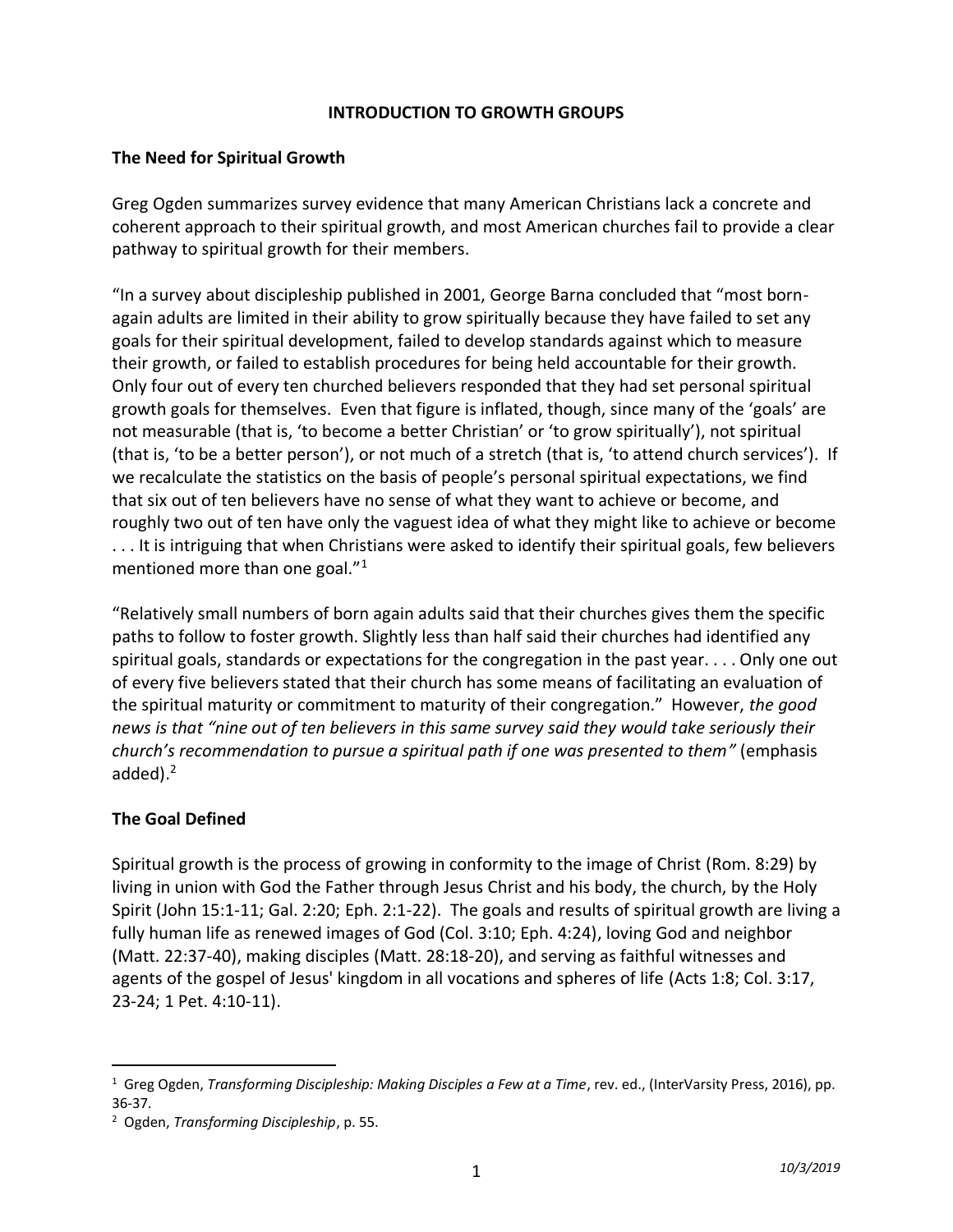#### **Jesus as the Model of Spiritual Growth**

Jesus is the ultimate model for the church's ministry in several ways. First, Jesus himself is the ultimate exemplar of spiritual growth. Jesus is the perfect human being. He lives his whole life at every moment in perfect conformity to the will of God the Father with perfect worship, devotion, commitment, character, and obedience. Thus, he is the ultimate example for us to emulate and the ultimate teacher. Spiritual growth necessarily involves learning Christ's teaching and putting it into practice by following his example (Matt. 28:18-20; John 13:15; 1 Peter 2:21).

Second, Jesus is the source of spiritual growth. Jesus is both the God who gives and sustains all life (Col. 1:15-20; Heb. 1:1-4) and the resurrected, glorified man who is the source and beginning of the renewal of life for people bound by death in Adam (Rom. 5:12-6:11; 1 Cor. 15:20-58). People who are dead in sin can only be formed into the image of Christ via living union with Christ himself by the indwelling presence of the Holy Spirit (John 15:1-11; Eph. 2:1- 10). Apart from union and communion with God in Christ, there is no possibility of bearing the fruit of obedience and continual growth into the image of Christ.

Third, Jesus' pattern of ministry modeled the method of spiritual growth. Jesus proclaimed the gospel of the kingdom of God to crowds, and he and his disciples participated in the life and worship of the people of Israel. In addition, Jesus cultivated the spiritual growth of a few people through deep relationships. Churches follow the first aspect of Jesus' pattern by providing large- and medium-scale corporate environments for spiritual growth in corporate worship and various ministry groups. Churches should also follow the second aspect of Jesus' pattern, although it is a pattern too often neglected despite the amount of space and attention it receives in the gospel narratives of Jesus' ministry. By pursuing deep relationships with the Twelve, Jesus served in multiple personal ways as a living example, a provocative teacher, a supportive coach, and a skilled delegator. $3$ 

These methods were not reserved for the Twelve, however. Jesus taught his disciples to employ his methods in making disciples of the whole world (Matt. 28:18-20). Thus, spiritual growth fostered among small groups of committed friends and mentors is a model for all members of the church. It is not merely one phase of the Christian life for beginners or young Christians; rather, it is for all Christians at all times at all stages of life and spiritual growth. No Christian ever outlives the need for increasing conformity to the image of Christ.

The apostle Paul followed Jesus' command and pattern of ministry in his own labors as a church planter and pastor. Paul formed believers who responded to his evangelistic teaching into church communities, and he instructed Christians to be active participants in the life of the church family as a whole in corporate worship and service (e.g., 1 Cor. 11-14; 1 Tim. 2:1-7). Moreover, Paul cultivated especially close friendships and mentoring relationships with men who shared in his ministry (e.g., Barnabas, Silas, Epaphroditus, Luke, Timothy). For example, he describes Epaphroditus as "my brother and fellow worker and fellow soldier" (Phil. 1:25), Titus

<sup>3</sup> Ogden, *Transforming Discipleship*, pp. 81-94.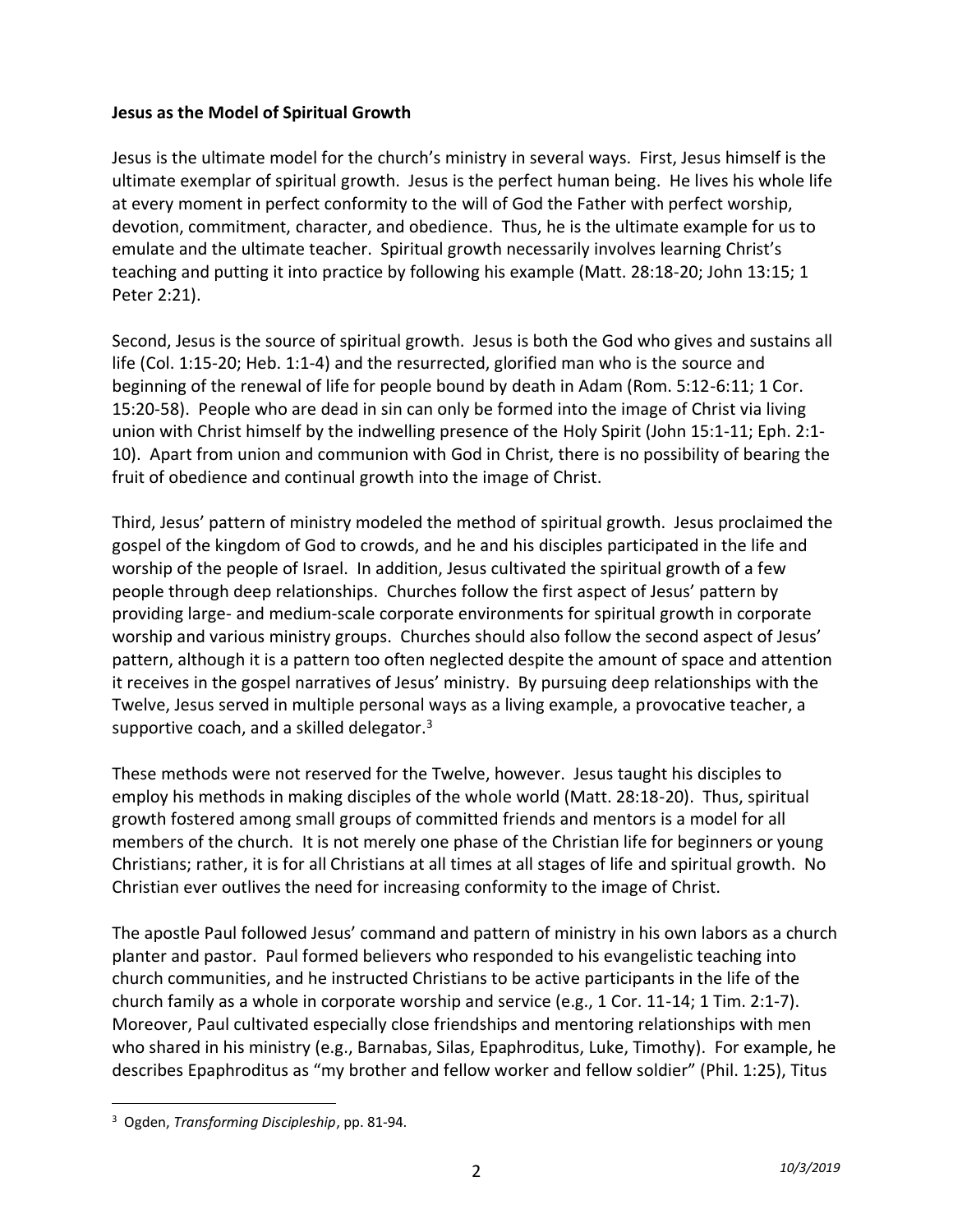as "our brother whom we have often tested and found earnest in many matters" who is "my partner and fellow worker" (2 Cor. 8:22-23), and Timothy as a "son," "a true child in the faith," "my beloved child" whose family and history he knew well (Phil. 1:22; 1 Tim. 1:2; 2 Tim. 1:1-7).

Furthermore, Paul did not intend for these sorts of close friendships to be the unique experience of apostles and pastors. Rather, he exhorted Christians to love one another deeply in ways that could only be accomplished in relationships with depth and closeness. For example, he instructs church members to "love one another with brotherly affection" (Rom. 12:10, to "show hospitality" (Rom. 12:13), to "bear one another's burdens" (Gal. 6:2), to "bear with one another" (Col. 3:13), and to "put on love, which binds everything together in perfect harmony" (Col. 3:14). Only Christians deeply involved in one another's lives could merit these intimate descriptions and truly fulfill these commands.

## **The Necessary Components of Spiritual Growth**

This analysis of Jesus' and the apostles' deeply personal and relational method of spiritual growth reveals several components that are essential for spiritual growth:<sup>4</sup>

# *1. Vision (Engaging the Head)*

Jesus and the apostles *taught* about the kingdom of God that Jesus fulfilled in his life, death, and resurrection and embodied in the world through his church. Thus, acquiring a biblical vision of spiritual growth requires *instruction* in a biblically based understanding and vision of a Christ-like life. This can be done in a variety of ways, through classes and/or by study and discussion with small discipleship groups. Instruction primarily aims at imparting a *knowledge* of God, the church, oneself, and the world.

# *2. Intention (Engaging the Heart)*

Jesus and the apostles aimed their teaching at the heart by exposing and challenging each person's specific sins and calling people to respond by repenting, believing, and following Christ and the mission of his kingdom. Thus, a biblical vision of God and the world is only spiritually formative if it is joined with a personal *intention* to live according this vision in practice. Without intention, vision remains merely abstract, intellectual knowledge. Forming a personal intention requires a personal *diagnosis* of one's spiritual health and gifts and personal *commitments* to spiritual growth that include realistic but challenging *goals* for one's own life and *plans* to achieve those goals.

# *3. Means (Engaging the Hands)*

Jesus and the apostles taught and called people into relationships and practices that embodied the kingdom of God in action. Thus, a personal commitment to living a Christ-like life is only

<sup>4</sup> For further exploration of the relationship vision, intention, and means, see Dallas Willard, *Renovation of the Heart: Putting on the Character of Christ* (NavPress, 2002), 77–91.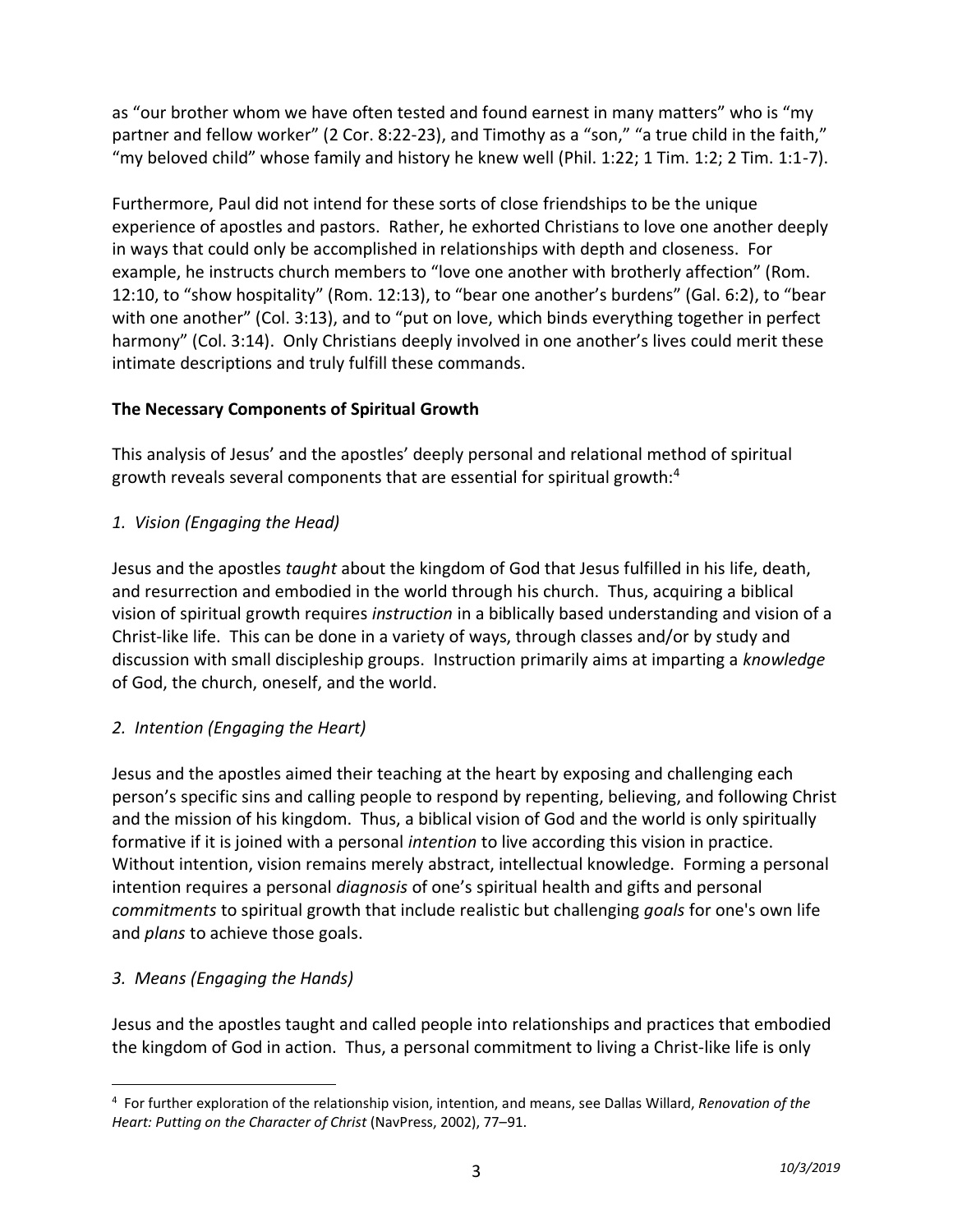spiritually formative if it results in the actions and habits that constitute a godly life. Without obedient actions, any personal decisions or commitments remain mere good intentions. Translating one's intention into action requires engaging in God's *means* of spiritual growth, i.e., the *practices* through which God works to form us by putting sins to death and putting on the character of Christ in the context of relationships with a *community* of fellow Christians who provide encouragement and support. The goals of engaging in these means are acquiring *skills* in the art of godly living and cultivating a godly *character* with godly *habits* of life.

Any approach to shepherding ministry must include all of these components in order to produce lasting spiritual change.

### **The Scope of Spiritual Growth: The Whole Gospel for the Whole Person**

Spiritual growth must occur in every dimension of life. The mission of Jesus' kingdom is to conquer sin and all of its effects as far as the curse is found and to bring all of creation to its full maturity in glory. Thus, Jesus not only reconciles and heals our broken relationship with God but also our broken relationships with one another and with the rest of creation. He not only cleanses and changes our souls but also heals (and one day will resurrect) our physical bodies. He not only calls and leads us into activities of worship but also into health, holiness, and justice in the ways we work, rest, play, serve, and use all of the resources God has given us. Thus, the church must apply the whole gospel to whole persons by nurturing spiritual growth in all of the following dimensions of life:

### *1. Worship: Growing in connecting with God*

Worship is growing in communion with God the Father through Jesus Christ by the Holy Spirit. It is a relationship of love that we receive and cultivate by engaging in the embodied means and practices through which God relates with us, chiefly the word of God, the sacraments, and prayer. In addition to attending corporate worship each week, Christians must strive to develop good habits of daily personal prayer and engagement with the word of God with the goal of understanding God according to his revelation, receiving wisdom and guidance from God, and experiencing union and communion with God. All other dimensions of growth are based upon worship.

### *2. Body: Growing in physical health*

Physical health is caring for our physical bodies as temples of God's Spirit (1 Cor. 6:19) so that we have sufficient strength, flexibility, and energy to maximize our effectiveness in all of our activities. Christians must strive to develop good habits of eating, exercise, and sleep and to obtain good medical care. Christians must also be good stewards of our physical desires, especially powerful desires that can often tempt us to lusts and addictive behaviors of various kinds (e.g., food, sexual gratification, etc.).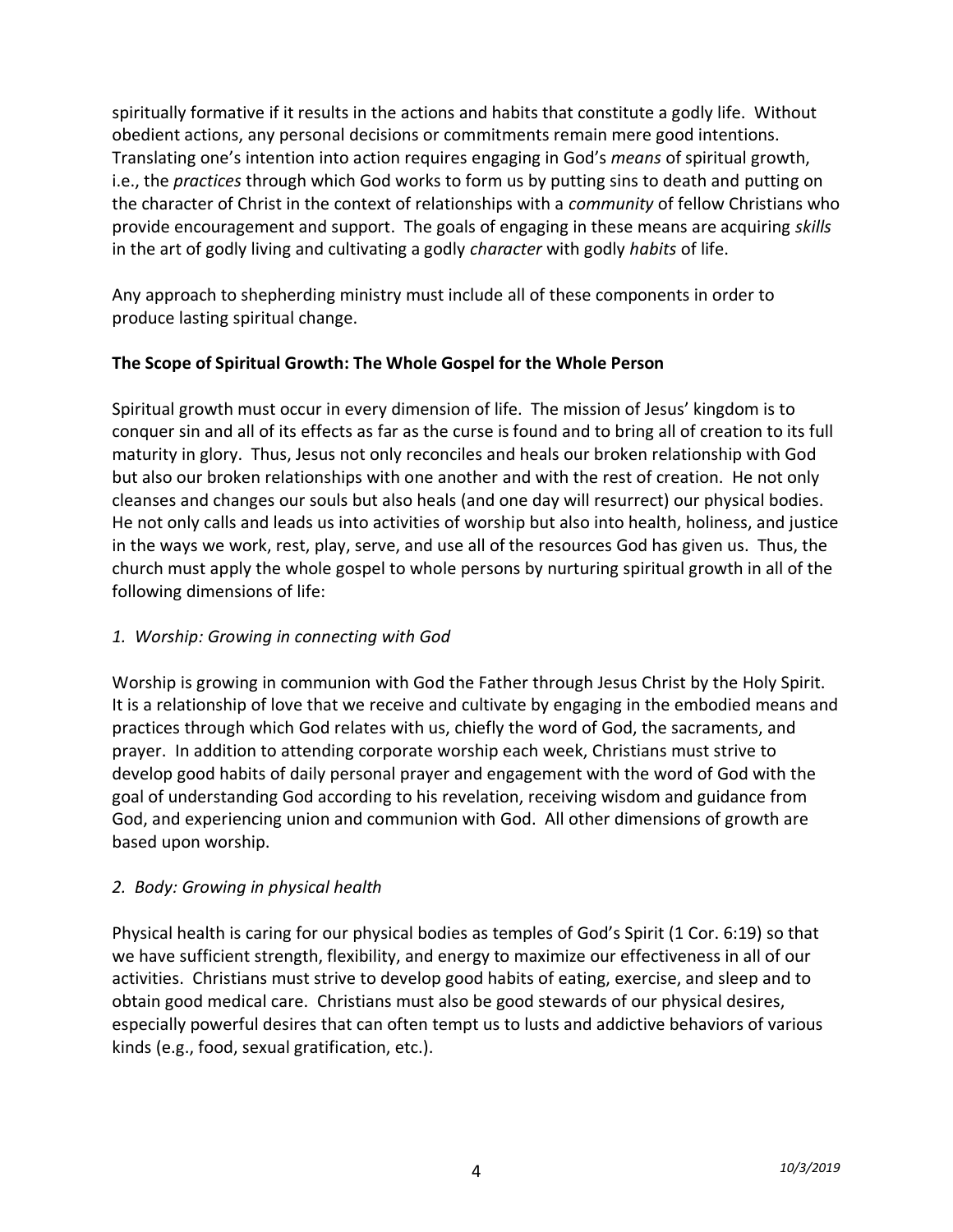### *3. Mind: Growing in knowledge*

Intellectual growth is the development of the mind to think, reason, and discern truth consonant with the word of God in order to nurture godly beliefs and a Christ-honoring worldview that reflects biblical knowledge, wisdom, and understanding.

### *4. Heart: Growing in character*

Character growth is a process of growing in virtue by conforming to the character of Christ. It is revealed, tested, and strengthened by suffering life's challenges with persevering faith and hope within the loving community of God's people. Christians must strive to cultivate the virtues described as the blessed life (Matthew 5:3-12) and the fruit of the Spirit (Gal. 5:22-23) in their patterns of relating to themselves in their inner life and in their relationships with God and other people. This requires developing abilities to identify, understand, and express feelings and desires in constructive ways in order to reflect the character of Christ, and to recognize and heal from hurts, wounds, and bondages that stymie emotional health and maturity and impede the development of Christ-like character.

## *5. Relationships: Growing in connecting with others*

Relational growth is growing in our social interaction with others in ways that reflect and embody God's love in order to promote the flourishing of others and ourselves in conformity to the image of Jesus. Christians must strive to devote sufficient time and develop the relational skills and practices required to cultivate close, healthy relationships with spouse (if applicable), children (if applicable), other family members, fellow church members, colleagues, and friends in every area of life. This dimension of life also includes learning how to share the gospel in the midst of friendships with non-Christian family and friends.

## *6. Work and Service: Growing in using gifts*

Vocational growth is developing and employing God-given gifts, abilities, and skills in work that reflects the grace and glory of God and serves the needs of others with love. Christians must learn to see their education, talents, and skills as gifts of God and opportunities to serve our neighbors and the mission of God in all the forms of work that we do. This dimension includes not only paid work but also all other forms of service in the home, in the church, and in our communities. Christians should strive to develop our ability to serve God and our neighbor through ongoing study/education, training, and collaboration with colleagues and friends. In order to attend to other dimensions and responsibilities in life and to avoid the danger of working too much, Christians should also strive to work a reasonable number of hours per week and to make wise use of vacation time.

### *7. Wealth: Growing in using resources*

Resource stewardship is the wise use of finances and material possessions in order to show love for God and neighbor. Christians must strive to develop good habits of planning and budgeting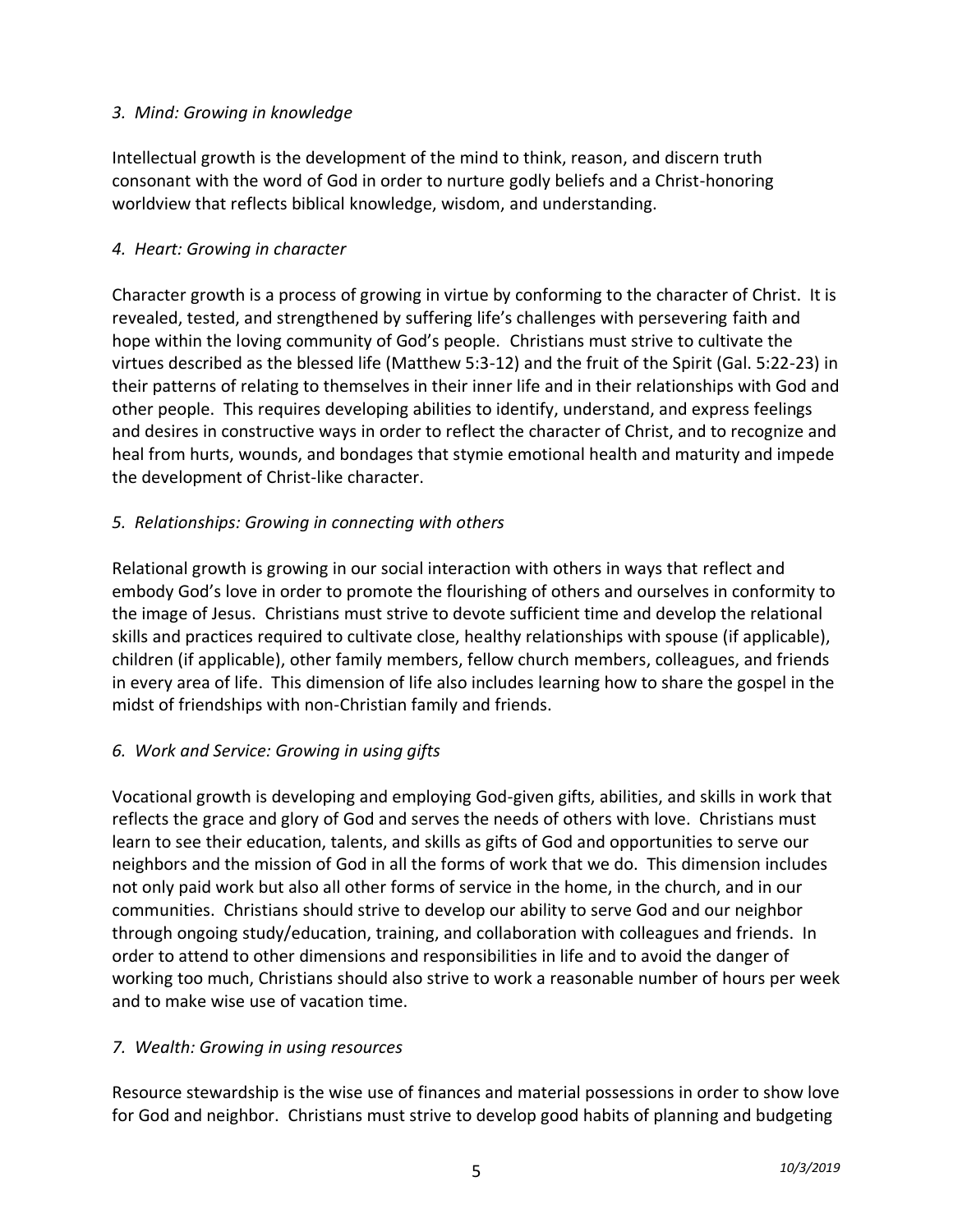the use of their financial and other material resources to support of the ministry of the church by tithing, to prepare for the future by saving, and to care for others by maintaining and sharing resources generously. Followers of Christ should also develop strategies to address substantial financial difficulties.

### **Principles for Structuring the Church's Ministry of Spiritual Growth**

Jesus' methods of spiritual growth embody several principles that should guide the means employed by the church to nurture spiritual growth.

### *1. Spiritual growth requires multiple contexts and types of relationships.*

Jesus served large crowds, and he also formed his followers into groups with different sizes, purposes, and levels of relational depth. He met with large groups of disciples (e.g., Matt. 5:1), and on one occasion commissioned seventy (or seventy-two) disciples to proclaim the kingdom throughout the land (Luke 10:1-12). On a smaller scale, Jesus cultivated special friendships with Mary, Martha, and Lazarus (Luke 11:38-42; John 11). He spent the majority of his time with his twelve primary disciples, but even within that group he had friendships of extra depth with just three (Peter, James, and John).

By analogy, the contexts of spiritual growth in the church are both broad and narrow, wide and deep.

• In the extended family of the *whole congregation*, we can engage in corporate worship, which provides us with a renewed vision of God and his kingdom and the experience of belonging to the congregation and to the larger body of Christ in the world.

• In the close family of various *smaller groups* (approx. 10-50), such as Sunday school communities, community groups, women's and men's ministries, etc., we can experience a deeper connection to the church community in groups where members share snapshots of each other's stories, develop friendships, and begin to share personally in each other's lives.

• With *just a few* brothers and sisters (2-4), we can experience deeper accountability and spiritual focus in groups that form intentional, spiritual friendships in order to encourage, equip, and exhort one another to grow toward maturity in Christ.

### *2. Spiritual growth requires the give-and-take of dialogue within personal relationships.*

Although Jesus did deliver extended teaching in various settings, his strategy was not primarily like a class or program in a modern church. Jesus' approach to spiritual growth focused most heavily upon the personal conversation, questions, instruction, counsel, and shared ministry that occurred within highly committed relationships with a few others. Thus, in addition to the helpful teaching and connection that occurs in larger groups, the church must aim to cultivate an organic set of intentional relationships that becomes a growing relational network of formative friendships within the church.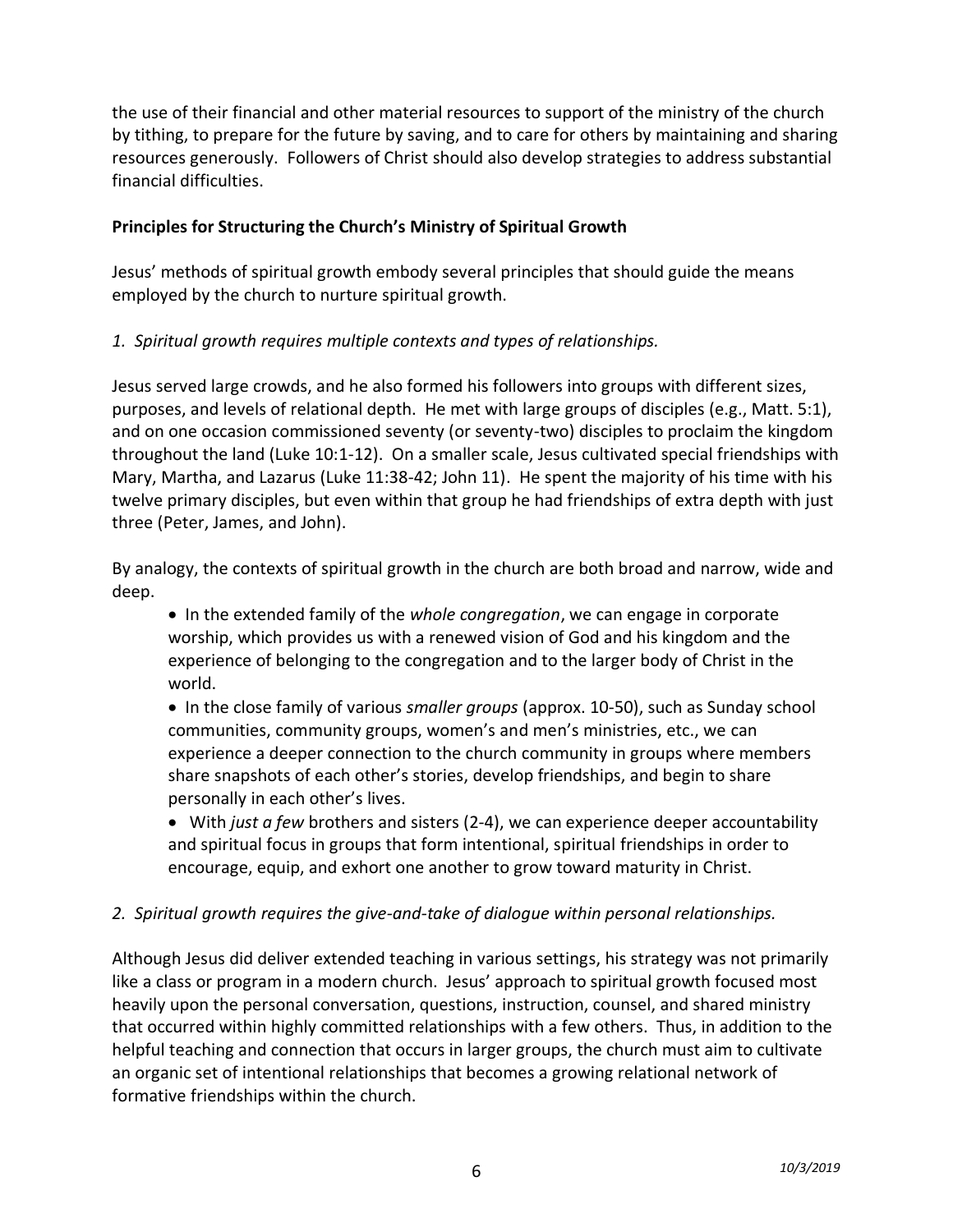### *3. Spiritual growth must be sufficiently flexible to address different personal circumstances and capacities.*

Jesus' method of cultivating spiritual growth was not a mass production line. Instead, he adapted his methods to the capacities of his disciples, and dealt personally with the needs of each individual (e.g., John 21:15-23). Some churches attempt to accomplish spiritual growth primarily through a one-size-fits-all curriculum taught in a highly structured manner and timeframe. However, moving a large, diverse group of people through the same content in the same sequence at the same rate mostly results in large amounts of unprocessed information.

"Each disciple is a unique individual with growth factors particular to him or her. Unless people receive personal attention so that their precise growth needs are addressed in a way that calls them to die to self and live fully to Christ, disciples will not be formed."<sup>5</sup> While worship services, classes, curricula, and group studies all have a fruitful place in the church's macro-shepherding task, these large-group methods must be accompanied by a microshepherding method that adapts to the different life circumstances and stages of spiritual growth of individual members.

### *4. Shepherding spiritual growth must be both directive and responsive.*

Jesus had specific goals for his disciples, and he was often *directive* in his interactions with them. He took the initiative to pose questions, to teach, to guide their travels, and to model life and ministry in the kingdom (e.g., Matthew 5-7). However, he was also *responsive* to the needs and questions of his disciples, e.g., their fear at a storm (Luke 8:22-25) or their arguments about being the greatest (Luke 9:46-48). Sometimes he took advantage of circumstances that he did not directly orchestrate as an occasion to nurture the faith of his friends, e.g., the death of Lazarus (John 11) or a need for food (Matt. 14:13-21). Thus, the church must create relational contexts for spiritual growth that are sufficiently flexible in their structure and format to be both directive toward defined goals and responsive to unexpected circumstances and needs that arise.

### *5. The most personal contexts for spiritual growth must be sufficiently small to allow adequate time and trust.*

Spiritual growth requires reflection and discussion about the details of one's life at a deep level, and that cannot be done quickly. If the size of a group is too large to permit each member to talk regularly and at length about the state of his or her heart and life, then the formative impact of the group will decrease. Furthermore, spiritual growth requires great personal transparency, and it is impossible to achieve sufficient vulnerability without great trust in others. Since it is difficult to cultivate that trust with more than a small handful of people at a time, the church must foster groups for spiritual growth that are small enough to devote sufficient time and allow sufficient trust to develop.

<sup>5</sup> Ogden, *Transforming Discipleship*, p. 45.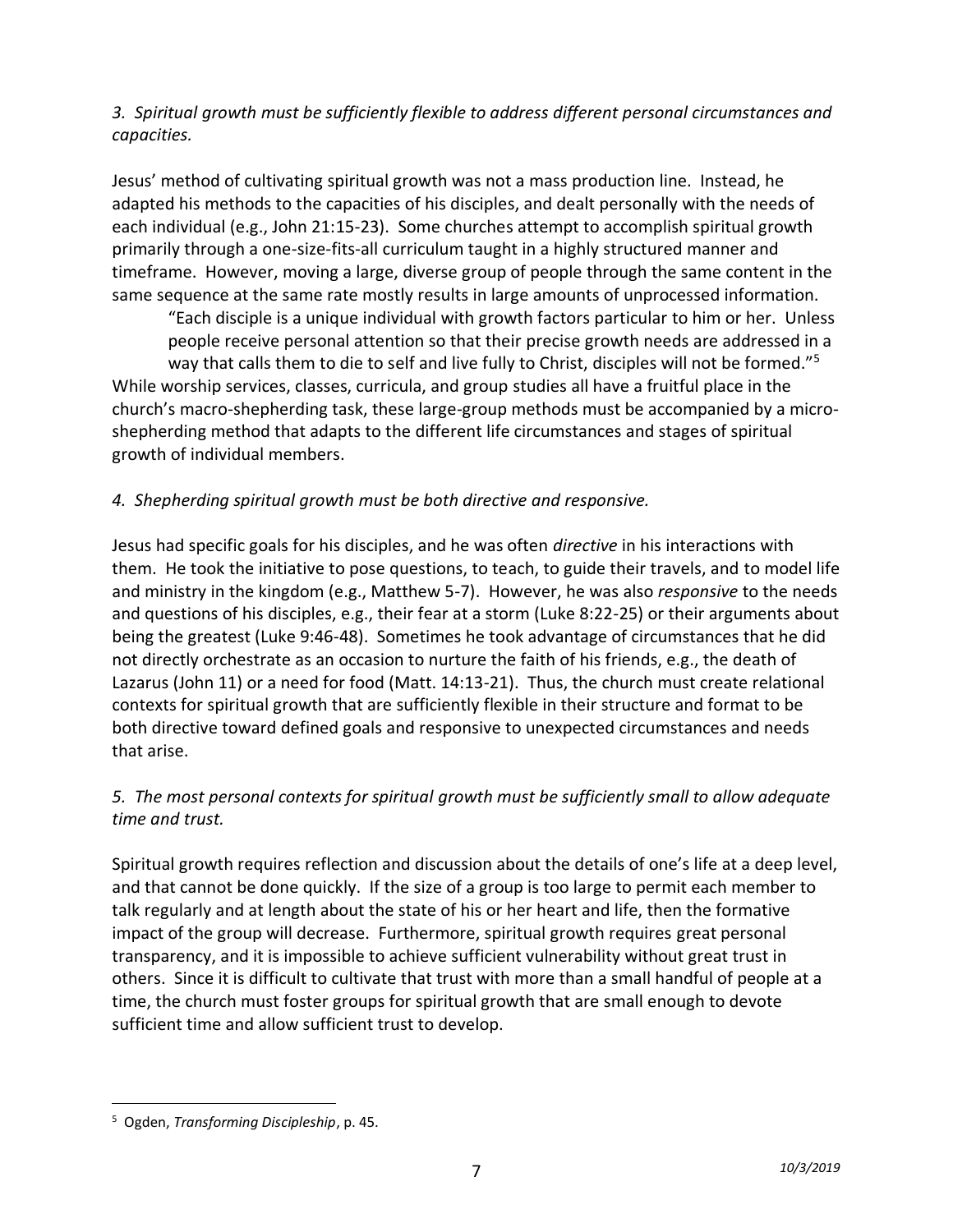#### **Putting Principles into Practice**

Nurturing spiritual growth at its deepest levels requires structures for ministry that embody the principles derived from Jesus' methods. This section outlines a general plan for a ministry of spiritual growth at the deepest levels, which is experienced in the smallest of groups rather than in gatherings of the whole church or mid-size ministry groups of various kinds.

Any ministry structure that aims to create a context for deeply personal engagement in spiritual growth according to Jesus' methods must have the following characteristics:

• *Relational*: Christian spiritual growth is not an individualistic endeavor, a project of self-help, or a merely private affair between an individual and God. Rather, it is always a journey with other believers.

• *Small*: Christian spiritual growth cannot be experienced exclusively in large groups. It requires the kind of close friendships that one can only have with just a few people at a time.

• *Dialogical*: Christian spiritual growth cannot occur exclusively by receiving information or communication from someone else. It requires the kind of personal disclosure that creates communion between friends who love one another and encourage one another to love and good deeds.

• *Directive and responsive*: Christian spiritual growth is neither merely an organized plan of study or action nor merely an uncoordinated response to changing circumstances. It is a directed journey toward the goal of knowing, loving, and serving Christ that travels in and through the unique and often unpredictable pathways of individual lives. Therefore, its format includes interaction about both planned and unplanned topics.

• *Flexible to be tailored to individual needs*: Christian spiritual growth cannot be organized around a single uniform curriculum for all people. It requires teaching and application adapted to the needs of individuals.

• *Holistic in scope*: Christian spiritual growth must nurture growth toward health and holiness in every dimension of life.

In order to embody all of the preceding principles, Central organizes its ministry of spiritual growth at the deepest levels with *growth groups*. These groups are very small groups that meet frequently to nurture the spiritual growth of each member.

### *The structure of growth groups*

*Growth groups have 2-4 people*. This size is sufficiently small to permit the depth of interaction necessary for personal growth. The range of options permits flexibility to accommodate oneto-one mentoring, which is perhaps better suited for nurturing new Christians or people struggles with specific crises, and groups of 3-4, which are better suited for people who are peers and have less of a hierarchical relationship.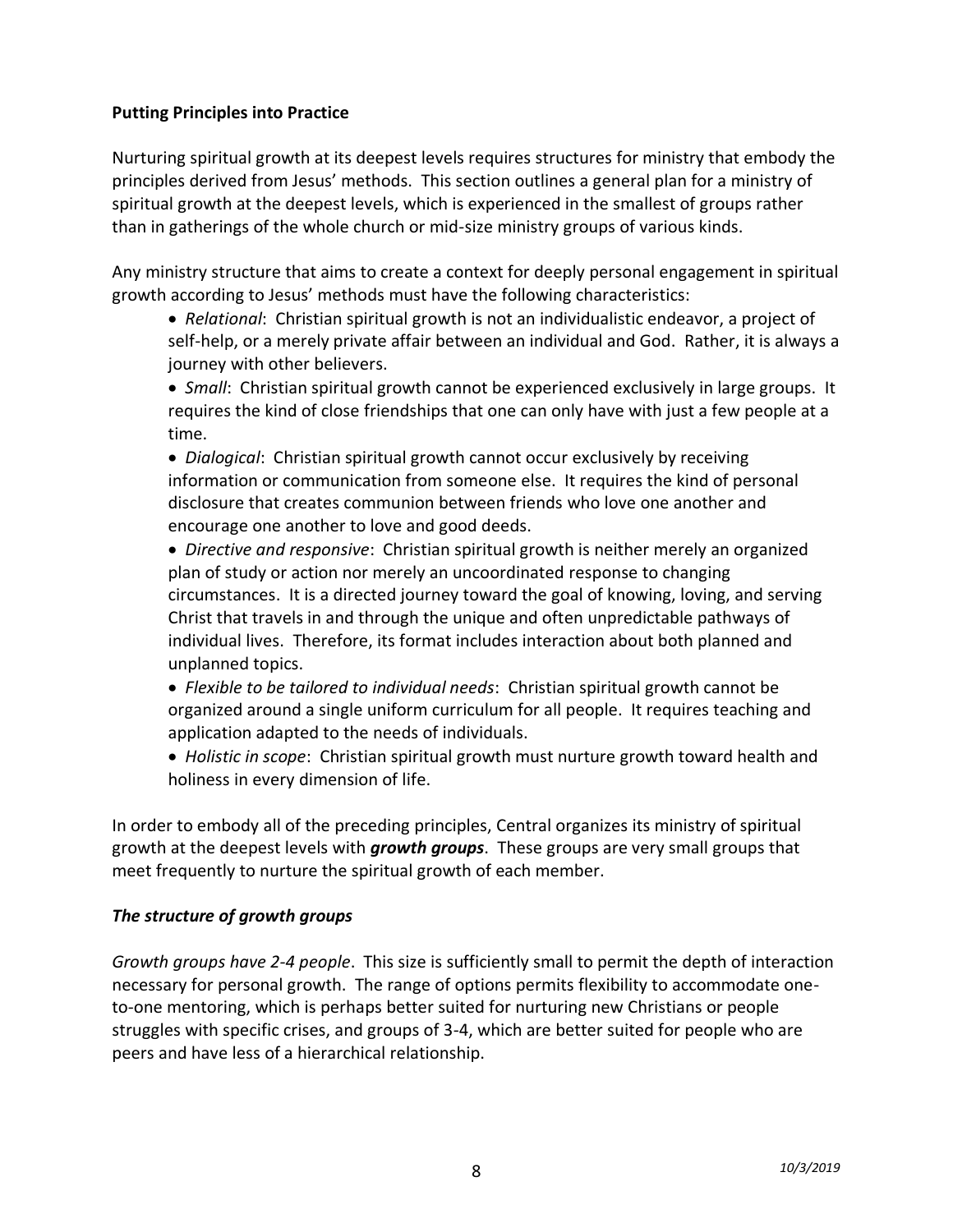*Growth groups are single-sex groups*. Growth groups will inevitably need to address matters of sexuality that would be highly uncomfortable and inappropriate for a group involving men and women.

*Growth groups are bound by a group covenant*. Each member of the group makes a formal commitment by subscribing to a written statement that describes the group's purpose, format, activities, and boundaries.

*Growth groups commit for the long term*. Each group agrees to remain together long enough to see lasting changes take root in the life of each member. The ideal would be to meet for whatever length of time is necessary to complete a course of study and develop spiritual growth plans and practices together in each of the seven major dimensions of life (outlined above). Ordinarily, that will likely be a minimum of 2-3 years, although the value of the groups will only grow as relationships deepen over extended periods of time.

### *The activities of growth groups*

Building upon the example of Jesus' methods, spiritual friendship dictates the core activities of Central's growth groups. Spiritual friendships are close friendships formed with the explicit intent to foster spiritual growth. Thus, the essential practices that sustain growth groups are the practices that build and sustain friendships between Christians who are committed to helping one another cultivate spiritual growth toward greater maturity in Christ. Committing to a growth group is committing primarily to a set of relationships and practices, not primarily a specific curriculum or program of study.

*Growth groups meet frequently*. Groups meet with enough regularity and frequency to stay upto-date with the daily rhythms, struggles, victories, joys, and sorrows of each member. In most cases, this will ordinarily require meeting *at least twice per month*, although a weekly meeting would be ideal.

*Growth groups communicate frequently*. Members of the group stay in contact outside their regular meetings. Some connection (e.g., email, phone call, text) should usually occur on a weekly basis between the members of the group.

*Growth groups study together to form a vision for personal spiritual growth*. Groups study the word of God and other Christian resources together with the goal of personally applying the Scriptures. The primary goal of study is developing a clear vision of maturity in Christ in multiple dimensions of life.

*Growth groups engage in self-analysis and set specific goals and commitments to form a concrete intention for personal spiritual growth*. By applying a biblically based vision of spiritual maturity, members assess their levels of health in the various dimensions of their life. Members also develop a *spiritual growth plan or rule of life* with specific individual goals for growth in each dimension of life that are observable/measurable, stretching/challenging, and attainable/reasonable.